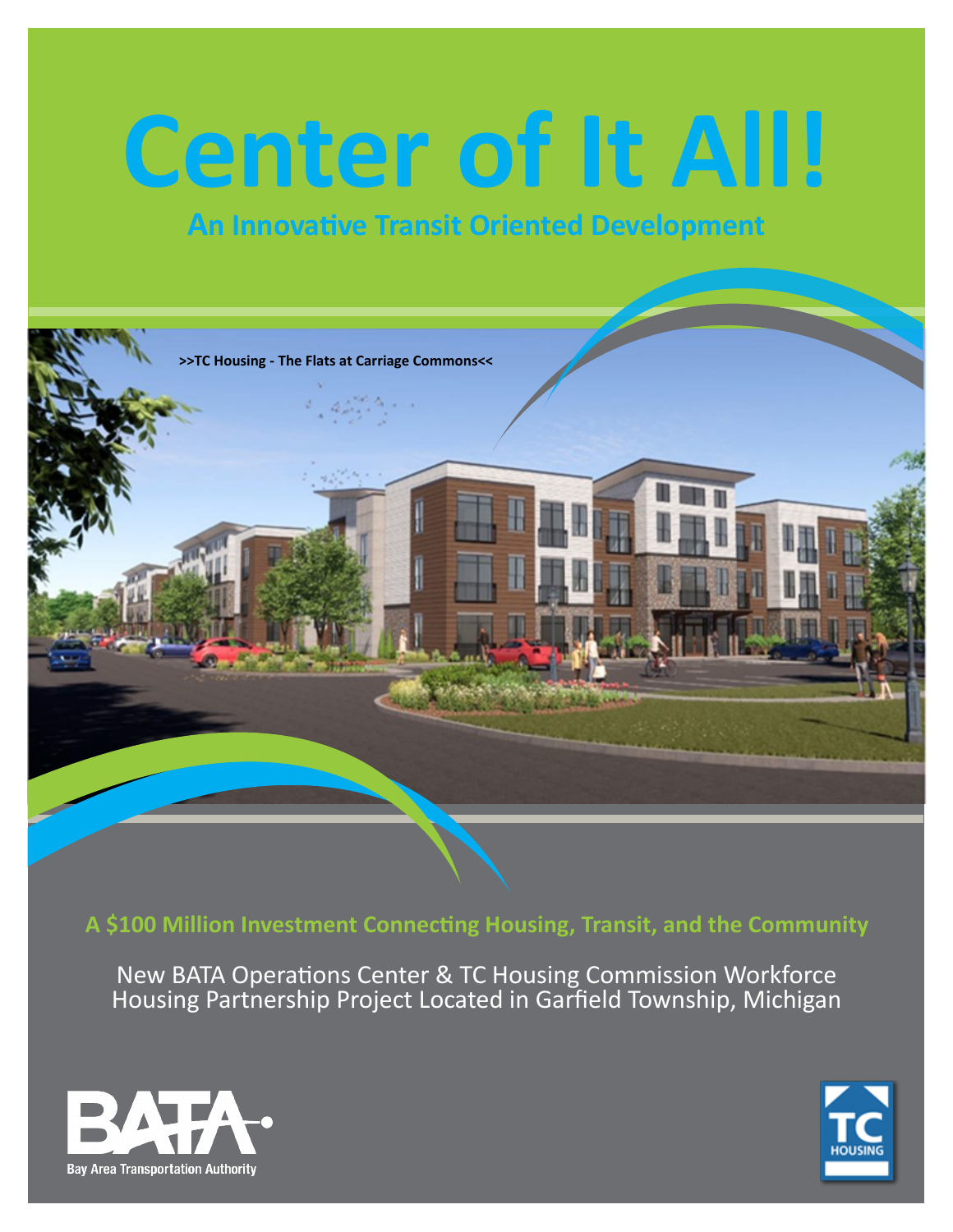

### **Project Goals:**

- Address critical regional workforce housing needs.
- Connecting people to more readily available transportation options.
- Improve health outcomes for the households served.
- Relieve traffic congestion in job centers like downtown Traverse City and the South Airport Road corridor.
- Reduce workforce transportation and housing costs.

## **Project Costs:**

- More than \$90 million combined
- Transit Phase: \$28 million
- Residential Phase: \$65 million



# **Economic Impact:**

- More than \$90 million of long-term infrastructure economic impact will be integrated into the community.
- Fifty new full-time positions will be created as a result of the project in the sectors of public transit, childcare, retail, and housing.
- The project will employ more than 75 primary construction workers throughout the construction phases and generate more than \$15 million in shortterm local spending.
- Located in Garfield Township, Traverse City, our region's economic center and Grand Traverse County's only Qualified Census Track (QCT) in Opportunity Zone 5513. Providing direct and frequent access to public transportation to the low-income demographic of the area will have a direct economic benefit as well as the incentive for further development throughout the opportunity zone.

## **Funding:**

- This project is leveraging significant funding resources from the Federal Government, State of Michigan and local sources with nearly one-third of the initial resources secured.
- Transit: Over \$17 million in funding from Federal and State Departments of Transportation and supplemented with authority capital funds.
- Housing: This project will leverage funding from the U.S. Department of Treasury's Low-Income Housing Tax-Credit with other program funding from the Michigan State Housing Development Authority.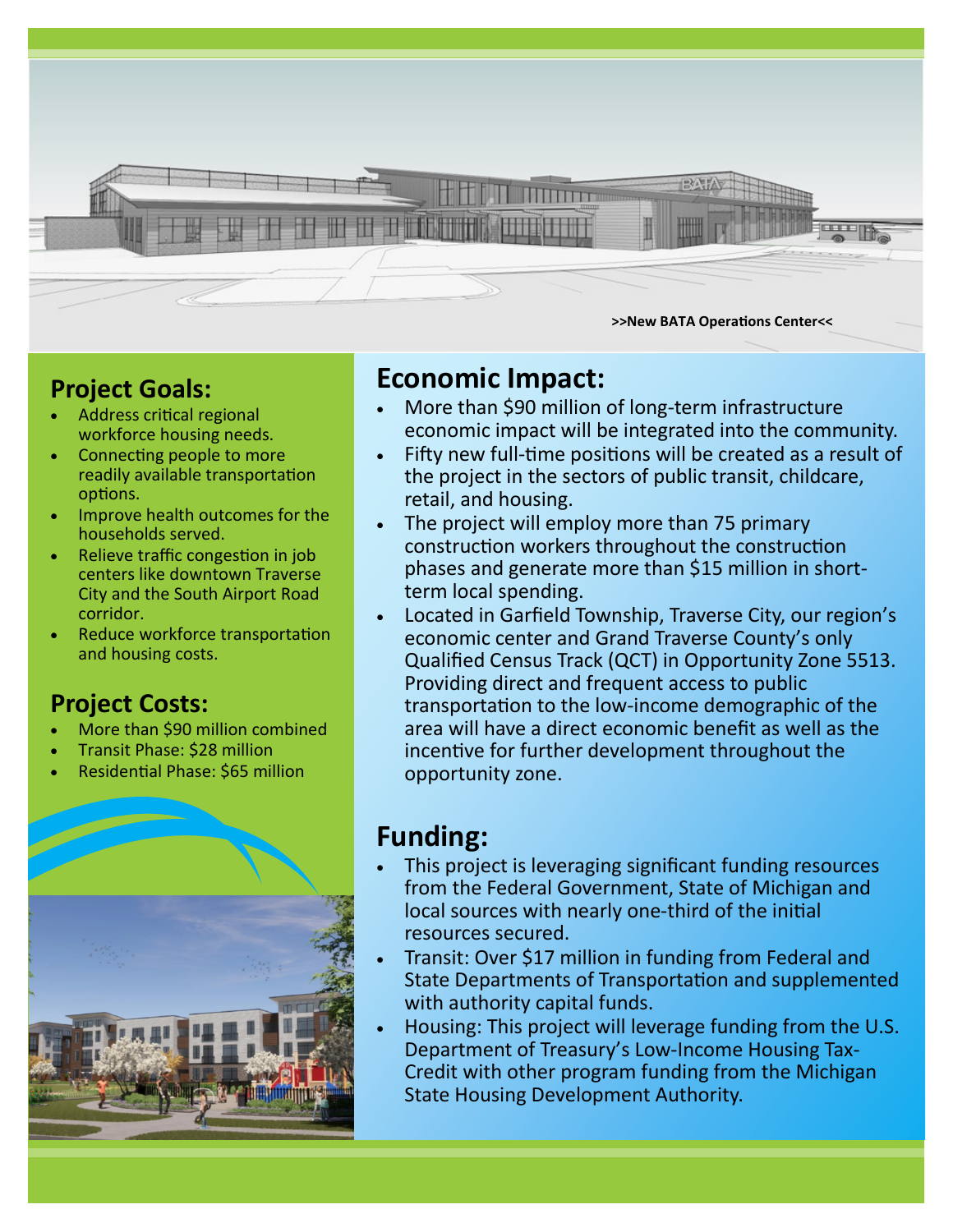## **Project Description:**

New BATA operations center and workforce housing project (The Flats at Carriage Commons and Habitat for Humanity).

- **BATA:** Administration, operations, maintenance/ service and bus garage facility that will be approximately 87,000 sf in size, employ up to 130 people and park up to 100 vehicles indoors with room for future expansion.
- **Flats at Carriage Commons:** Five (5) multifamily buildings with more than 200 units. Rents are expected to fall between \$680 and \$820 per month (including all utilities).
- **Habitat for Humanity:**  Fifteen (15) single family homes.
- **Childcare:** Standalone state of the art childcare facility.
- **Conservation:** Permanent preservation of 20 acres of wooded wetland protecting the headwaters of Mitchell Creek.

## **Transit Oriented Development**

**BATA and the Traverse City Housing Commission are working to create the first, and one of the largest, rural transit-oriented development projects in the Midwest, establishing a national model for other communities to follow.** This initiative is unique and will help address two of the top challenges facing this community: access to transportation and workforce housing.



#### **Location:**

More than 50 acre parcel located at the northeast corner of LaFranier and Hammond Roads in Garfield Township centrally located for both transit and housing needs. The location of this project uniquely supports the LaFranier Corridor linking housing, transportation, health care, assisted living, higher education and other public and community services located nearby, while preserving more than 20 acres of forested wetlands.

#### **Timeline:**

- Spring 2022: Finalize land purchase
- Summer/Fall 2022: Secure additional funding
- 2023: Sitework begins
- 2024: Phase One complete
- 2026: Project completed